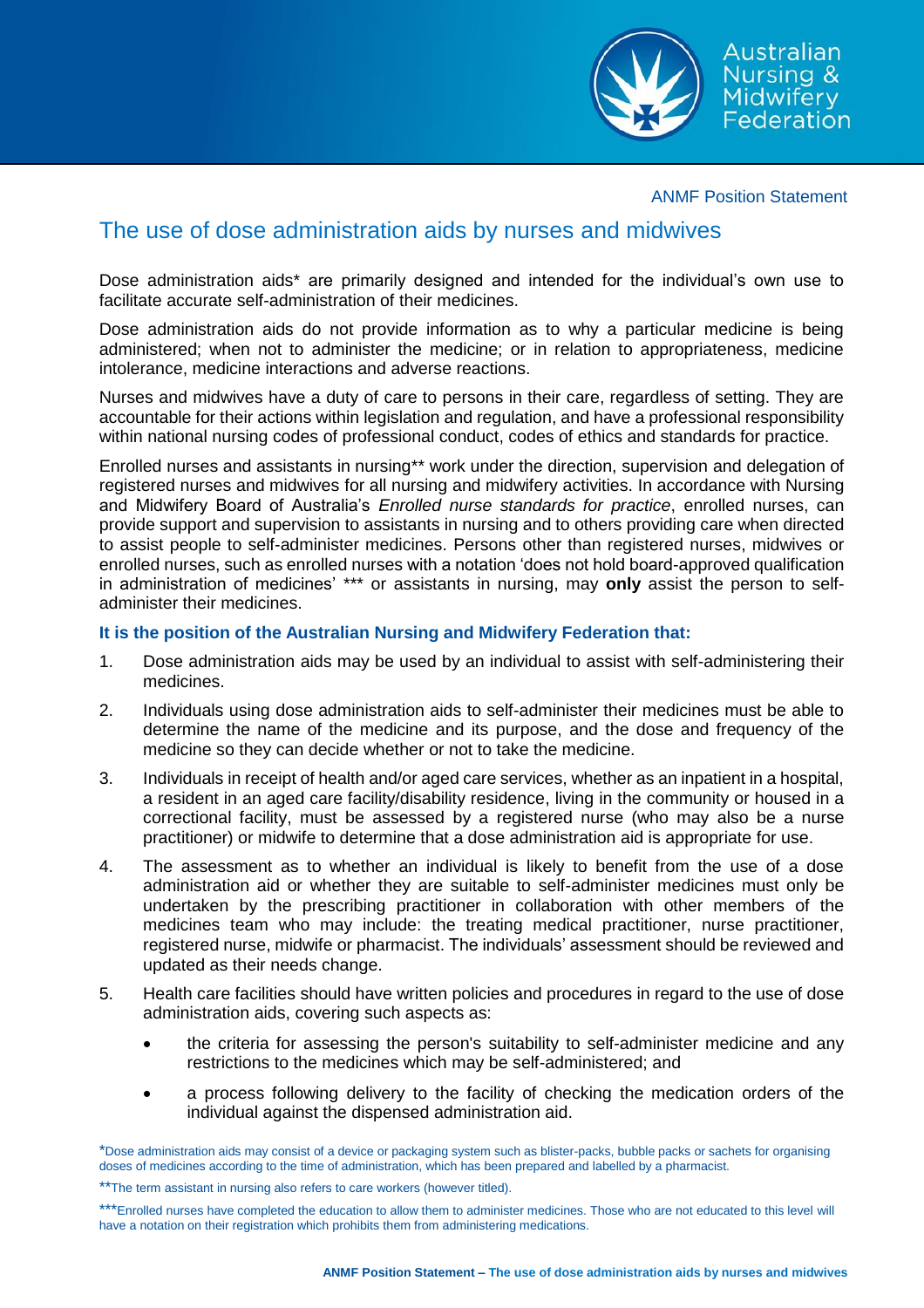

- 6. Confirmation that an individual may self-administer their medicines should be documented in the individual's health record and/or their medicine chart along with updated assessments as their needs change.
- 7. When an individual is assessed as being unable to self-administer their medicines a registered nurse, midwife, or an enrolled nurse (delegated to and supervised by the registered nurse or midwife) is the appropriate person to administer medicines.<sup>1</sup>
- 8. Health workers other than registered nurses, midwives and enrolled nurses may provide physical assistance to an individual who is self-administering their medicine, at the individual's request provided the individual has been assessed as being able to self-administer.
- 9. Dose administration aids should ideally provide for single dose medicine packaging to be available, for example, blister or sachet packs.
- 10. Dose administration aid packaging should ensure that:
	- individual medicines can be readily identified,
	- information is of a size and layout that permits reading by people with poor eyesight,
	- the quality of the medicines for each time slot is preserved,
	- medicines cannot become mixed with those not yet due, and
	- any tampering with the medicines is evident.
- 11. If the dose administration aid being used is a blister pack then it should be prepared and adequately labelled by a pharmacist and include the individual's name, the name and strength of the medicine, dosage, frequency, and route of administration.
- 12. If the prescriber alters the medicine instruction and the medicines are being administered from a dose administration aid, the dose administration aid must be returned to the pharmacist for repackaging.
- 13. Secure storage of all medicines, including those for self-administration, must be provided by the householder or the service provider. Storage should comply with state or territory legislation and with the recommendations made by the dispensing pharmacist.
- 14. All medicine administration by a registered nurse, midwife or enrolled nurse to an individual should ideally be from the original dispensed container. Registered nurses, midwives and enrolled nurses should only administer medicines from blister packs where each individual medicine can be clearly identified. Nurses and midwives take responsibility for identifying each individual medicine prior to administration. Where individual medicines cannot be clearly identified, nurses and midwives must consult the pharmacist and return the dose administration aid to them for repackaging.
- 15. Where permitted by state or territory law, the filling of a compartmentalised medicine box by registered nurses or midwives must be in accordance with the jurisdictions' legislative requirements.
- 16. A registered nurse or midwife should only fill a compartmentalised medicine box if the individual requiring the medicine is competent to self-administer. It is recommended that no more than a seven day supply be provided in this way at any one time. The box must be labelled with the:
	- full name of the individual;
	- name and strength of the medicine;
	- dose, route and frequency of the medicine; and